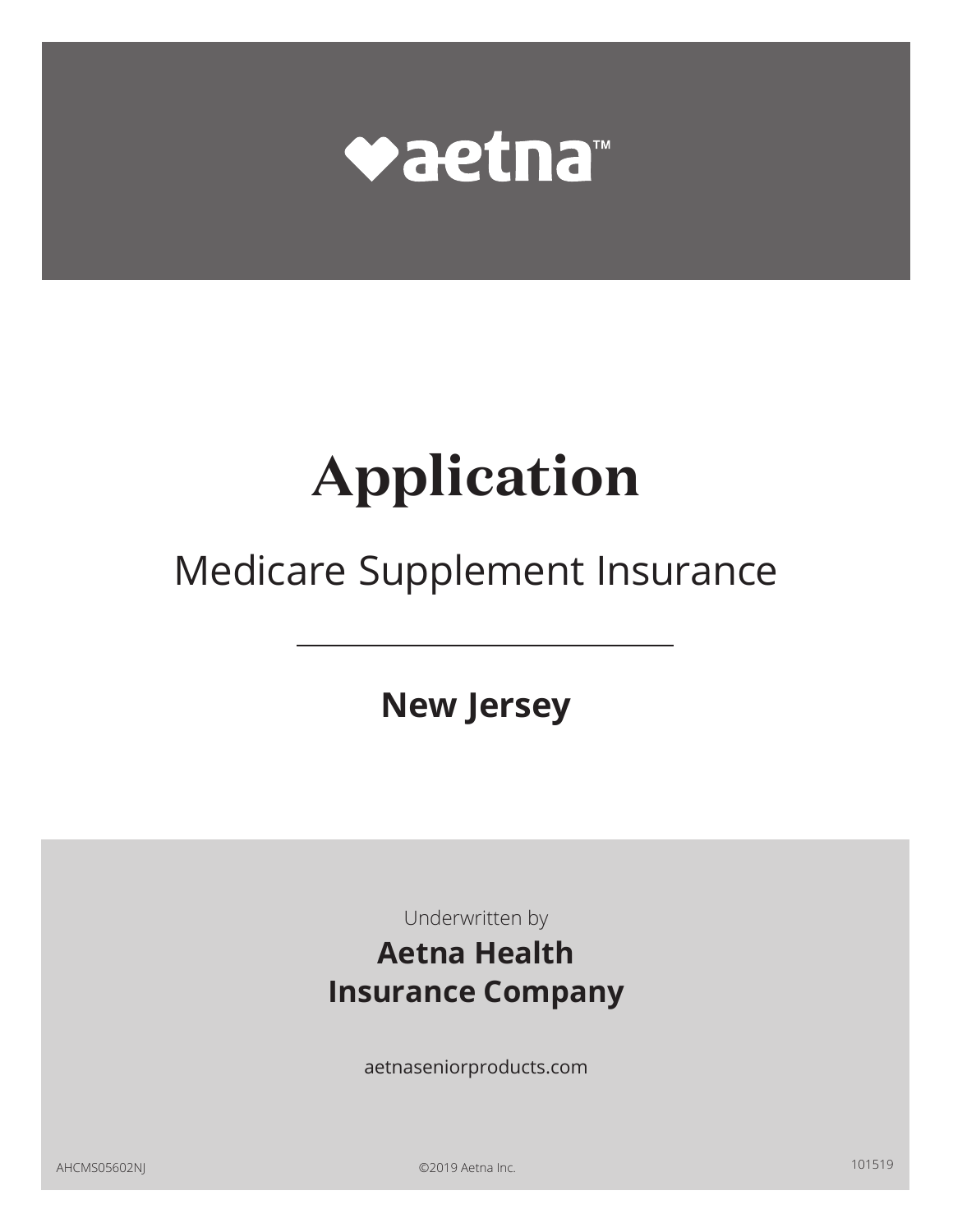

**Aetna Health Insurance Company** 

P.O. Box 14399 Lexington, KY 40512

## **Application for Medicare Supplement Insurance**  from Aetna Health Insurance Company

Page **1** of 11

- Print clearly and use blue or black ink.
- If only one applicant, just complete **Applicant A** information.
- Complete all required sections of the application. Any incomplete or missing information could delay processing of your application.

#### **1. Applicant A information**

| Write the name as stated on the                                                                             |                                                                        | Full name of proposed insured First, M.I., Last |                               |                |               |  |
|-------------------------------------------------------------------------------------------------------------|------------------------------------------------------------------------|-------------------------------------------------|-------------------------------|----------------|---------------|--|
| Medicare card. Provide a copy of the                                                                        |                                                                        |                                                 |                               |                |               |  |
| Medicare card with the application<br>if possible.                                                          | Address                                                                |                                                 | Phone                         |                |               |  |
|                                                                                                             | City                                                                   |                                                 | State                         | Zip            |               |  |
|                                                                                                             |                                                                        |                                                 |                               |                |               |  |
|                                                                                                             | E-mail                                                                 |                                                 | <b>Social Security Number</b> |                |               |  |
|                                                                                                             |                                                                        |                                                 |                               |                |               |  |
| Write the date of birth that is on the<br>birth certificate.                                                | Birth date mm/dd/yyyy                                                  |                                                 | Age                           |                |               |  |
|                                                                                                             | $\bigcirc$ Male<br>$\bigcirc$ Female                                   |                                                 |                               |                |               |  |
| Include any letters associated with<br>the Medicare number and in the<br>appropriate position. If applicant | Medicare card number                                                   | Are you a legal resident of the United States?  |                               | $\bigcirc$ Yes | $\bigcirc$ No |  |
| has not received a Medicare card<br>yet, put "No Medicare number yet".                                      | Date enrolled in:<br>Medicare Part A                                   |                                                 | Medicare Part B               |                |               |  |
| <b>Applicant B information</b>                                                                              |                                                                        |                                                 |                               |                |               |  |
| Review instructions above before<br>completing.                                                             |                                                                        | Full name of proposed insured First, M.I., Last |                               |                |               |  |
|                                                                                                             | Address                                                                |                                                 | Phone                         |                |               |  |
| For agent use only<br>Check if application is for:                                                          | City                                                                   |                                                 | State                         | Zip            |               |  |
|                                                                                                             |                                                                        |                                                 |                               |                |               |  |
| <b>Applicant A</b><br>$\bigcirc$ Open Enrollment                                                            | E-mail                                                                 |                                                 | <b>Social Security Number</b> |                |               |  |
| $\bigcirc$ Guaranteed Issue                                                                                 |                                                                        |                                                 |                               |                |               |  |
|                                                                                                             | Birth date mm/dd/yyyy                                                  |                                                 | Age                           |                |               |  |
| <b>Applicant B</b>                                                                                          |                                                                        |                                                 |                               |                |               |  |
| $\bigcirc$ Open Enrollment                                                                                  | $\bigcirc$ Male                                                        |                                                 |                               |                |               |  |
| $\bigcirc$ Guaranteed Issue                                                                                 | $\bigcirc$ Female                                                      |                                                 |                               |                |               |  |
| Deliver policy(ies) to:                                                                                     |                                                                        |                                                 |                               | $\bigcirc$ Yes | $\bigcirc$ No |  |
| $\bigcirc$ Agent                                                                                            | Are you a legal resident of the United States?<br>Medicare card number |                                                 |                               |                |               |  |
| $\bigcirc$ Applicant(s)                                                                                     |                                                                        |                                                 |                               |                |               |  |
| $\bigcirc$ Electronically                                                                                   | Date enrolled in:                                                      | Medicare Part A                                 | Medicare Part B               |                |               |  |
|                                                                                                             |                                                                        |                                                 |                               |                |               |  |
| 2. Plan and premium information                                                                             |                                                                        |                                                 |                               |                |               |  |

Underage Coverage: **Plans C\*** and **D** are available for qualified consumers aged 50 – 64 who are eligible for Medicare by reason of disability.

Open Enrollment: You are eligible for Guaranteed Acceptance in **Plan C** if your Medicare Part B effective date is prior to 1/1/2020 and you apply:

▪ within six months of enrollment in Medicare Part B; or

▪ within six months beginning with the month in which a retroactive determination of Medicare is made.

\*Plan C is available for applicants newly eligible for Medicare prior to January 1, 2020.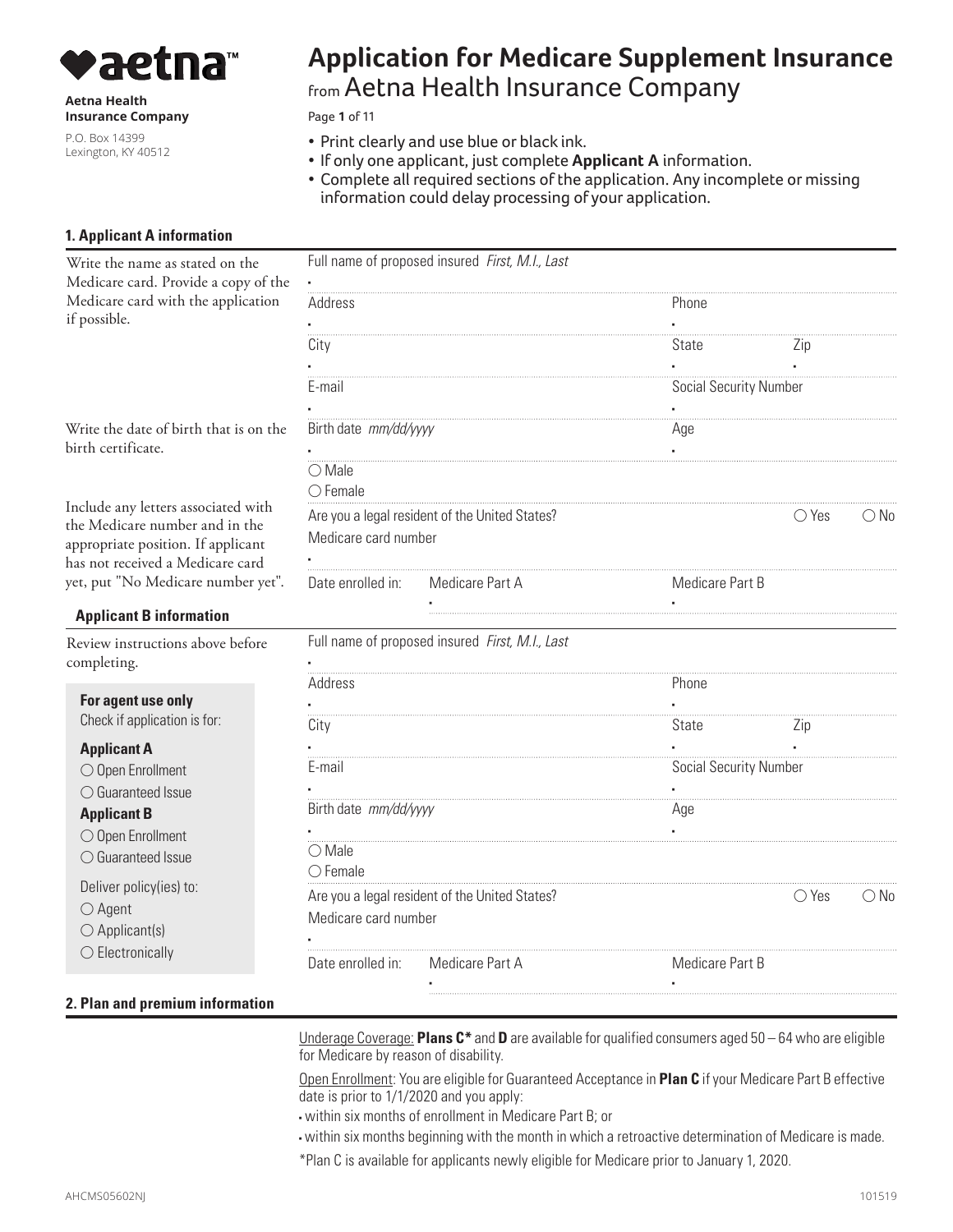#### Page **2** of 11

Applicant A Initials........................................................ Applicant B Initials........................................................

#### **Plan and premium information** *continued*

You have a choice among several payment options or modes for paying your premium (annual, semi-annual, quarterly and monthly electronic funds transfer).

If applying for household discount: provide the discounted and nondiscounted premium amounts.

#### **Household premium discount eligibility information**

To be eligible for the household discount as outlined below, please answer the applicable eligibility questions in this section.

1) Is the other Medicare eligible adult applying either:

a. your spouse; or

b. someone with whom you are in a civil union partnership; and c. someone with whom you have continuously resided for the past 12 months?

 **Applicant A** ○ Yes ○ No **Applicant B** ○ Yes ○ No

If both answered "yes", and purchase this policy, you will qualify for the household premium discount.

2) Or, does the other Medicare eligible adult already have Medicare supplement coverage with the same or another Aetna Company that also has available a household discount and is either

a. your spouse; or

b. someone with whom you are in a civil union partnership; and c. someone with whom you have continuously resided with for the past 12 months?

**Applicant B** ○ Yes ○ No

If yes, please provide the following information:

Address: ...

Policy Number: .....

Upon verification of eligibility, and approval of your application, you and the existing policyholder will qualify for the discount.

........................................................................................................................................

- your Medicare Part B effective date is prior to 1/1/2020 and you apply within six months of enrollment in Medicare Part B and you are not covered by any other Medicare Supplement Plan; or
- your Medicare Part B effective date is on or after 1/1/2020 and you apply within 12 months of enrollment in Medicare Part B.

| <b>Applicant A Plan selected</b>                                               | Requested Medicare Supplement effective date: mm/dd/yyyy                                                                                                                                                                                 |  |  |
|--------------------------------------------------------------------------------|------------------------------------------------------------------------------------------------------------------------------------------------------------------------------------------------------------------------------------------|--|--|
| Modal premium:<br>\$<br>Modal premium with discount:<br>\$<br>Application fee: | Payment mode<br>$\bigcirc$ Annually<br>$\bigcirc$ Quarterly<br>◯ Monthly EFT (Electronic Funds Transfer)<br>$\bigcirc$ Semi-Annually<br>Payment method<br>$\bigcirc$ Check<br>$\bigcirc$ EFT                                             |  |  |
| \$                                                                             | ◯ List Bill billing file identifier _________                                                                                                                                                                                            |  |  |
| Total initial premium collected/draft:<br>\$                                   | <b>Initial premium:</b><br>$\bigcirc$ Draft initial premium upon policy approval<br>$\bigcirc$ Draft initial premium on policy effective date                                                                                            |  |  |
| <b>Applicant B Plan selected</b>                                               | Requested Medicare Supplement effective date: mm/dd/yyyy                                                                                                                                                                                 |  |  |
| Modal premium:<br>\$<br>Modal premium with discount:<br>Application fee:       | Payment mode<br>$\bigcirc$ Annually $\bigcirc$ Quarterly<br>$\bigcirc$ Semi-Annually<br>◯ Monthly EFT (Electronic Funds Transfer)<br>Payment method<br>$\bigcirc$ Check<br>$\bigcirc$ EFT<br>◯ List Bill billing file identifier _______ |  |  |
| Total initial premium collected/draft:                                         | <b>Initial premium:</b><br>$\bigcirc$ Draft initial premium upon policy approval<br>O Draft initial premium on policy effective date                                                                                                     |  |  |

#### **HOUSEHOLD PREMIUM DISCOUNT INFORMATION**

**In order to be eligible for the household discount under an Aetna Company Medicare supplement plan, you must apply for a Medicare supplement plan at the same time as another Medicare eligible adult or the other Medicare eligible adult must currently be covered by an Aetna Company Medicare Supplement policy issued in New Jersey. The Medicare eligible adult must be either: (a) your spouse; (b) someone with whom you are in a civil union partnership; and (c) someone with whom you have continuously resided for the past 12 months. The household discount will only be applicable if a policy for each applicant is issued. The discounted rates will be 7 percent lower than the individual rates and will apply as long as both policies remain in force.** 

#### PAYMENT MODES

Each payment mode, other than annual and monthly electronic funds transfer, results in higher total yearly premium costs. Reasons for higher costs include added collection and administrative costs, time value of money considerations and lapse rates. The annual and monthly electronic funds transfer modes have the same and lowest total yearly premium costs. As a result, there is a time value of money advantage to you for paying monthly versus annually. However, there may be other advantages to you for choosing an annual payment based on your preferences. Your agent can explain the differences in modes and help you decide which is best for you. You may change your payment mode, among the modes available, during the life of your policy.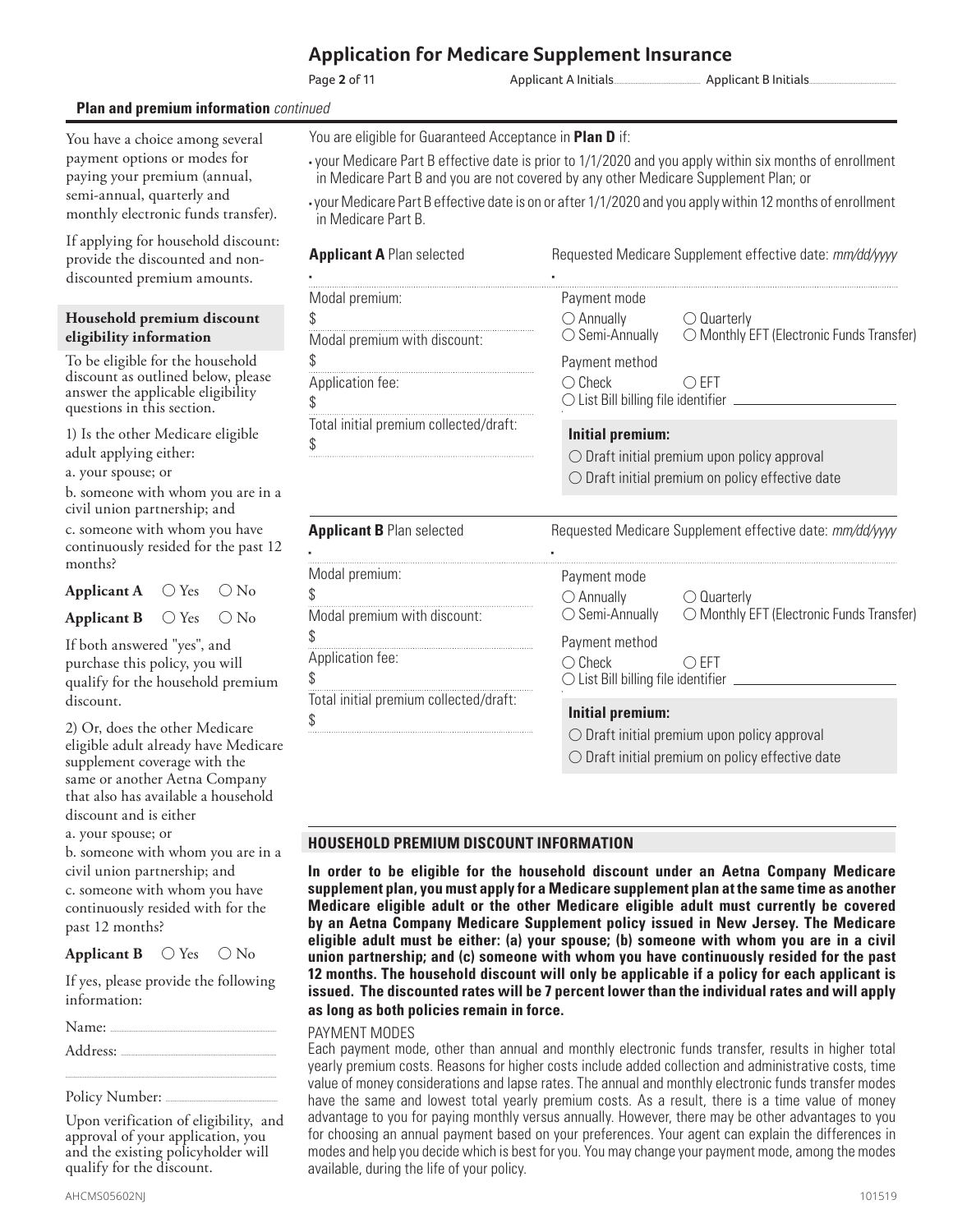Page **3** of 11 Applicant A Initials........................................................ Applicant B Initials........................................................

| 3. Eligibility questions                                                                                                                                                                                                                                                |  |                                                                                                                                                                                                                                                                                                                                                                         |  |                                                                                                                                                                                                                                                                                                                               |  |                                                                                                   |                            |      |
|-------------------------------------------------------------------------------------------------------------------------------------------------------------------------------------------------------------------------------------------------------------------------|--|-------------------------------------------------------------------------------------------------------------------------------------------------------------------------------------------------------------------------------------------------------------------------------------------------------------------------------------------------------------------------|--|-------------------------------------------------------------------------------------------------------------------------------------------------------------------------------------------------------------------------------------------------------------------------------------------------------------------------------|--|---------------------------------------------------------------------------------------------------|----------------------------|------|
| Please answer all questions.                                                                                                                                                                                                                                            |  | To the best of your knowledge:                                                                                                                                                                                                                                                                                                                                          |  |                                                                                                                                                                                                                                                                                                                               |  | <b>Applicant:</b>                                                                                 | A                          | B    |
|                                                                                                                                                                                                                                                                         |  | 1. Did you turn age 65 in the last 6 months?<br>A. Did you enroll in Medicare Part B in the last 6 months?<br>B. If yes, what is the effective date?                                                                                                                                                                                                                    |  |                                                                                                                                                                                                                                                                                                                               |  |                                                                                                   | OY ON ON ON<br>OY ON ON ON |      |
|                                                                                                                                                                                                                                                                         |  | <b>Applicant A</b> effective date                                                                                                                                                                                                                                                                                                                                       |  | <b>Applicant B</b> effective date                                                                                                                                                                                                                                                                                             |  |                                                                                                   |                            |      |
|                                                                                                                                                                                                                                                                         |  |                                                                                                                                                                                                                                                                                                                                                                         |  |                                                                                                                                                                                                                                                                                                                               |  |                                                                                                   |                            |      |
|                                                                                                                                                                                                                                                                         |  | 2. Are you covered for medical assistance through the state Medicaid program?                                                                                                                                                                                                                                                                                           |  |                                                                                                                                                                                                                                                                                                                               |  | A. If yes: Will Medicaid pay your premiums for this Medicare Supplement policy?                   | OY ON ON ON<br>OYON        | OYON |
| NOTE: If you are participating in<br>a "Spend-Down Program" and have                                                                                                                                                                                                    |  | B. Do you receive any benefits from Medicaid other than payments toward<br>your Medicare Part B premium?                                                                                                                                                                                                                                                                |  |                                                                                                                                                                                                                                                                                                                               |  | $OY ON$ $OY ON$                                                                                   |                            |      |
| not met your "Share of Cost," please<br>answer NO to question 2.                                                                                                                                                                                                        |  | 3. If you had coverage from any Medicare plan other than original Medicare within<br>the past 63 days (for example, a Medicare Advantage plan, or a Medicare HMO<br>or PPO), fill in your start and end dates below. If you are still covered under this<br>plan, leave "End" blank.<br><b>Applicant A start date</b>                                                   |  | End date                                                                                                                                                                                                                                                                                                                      |  |                                                                                                   |                            |      |
|                                                                                                                                                                                                                                                                         |  |                                                                                                                                                                                                                                                                                                                                                                         |  |                                                                                                                                                                                                                                                                                                                               |  |                                                                                                   |                            |      |
|                                                                                                                                                                                                                                                                         |  | <b>Applicant B start date</b>                                                                                                                                                                                                                                                                                                                                           |  | End date                                                                                                                                                                                                                                                                                                                      |  |                                                                                                   |                            |      |
|                                                                                                                                                                                                                                                                         |  |                                                                                                                                                                                                                                                                                                                                                                         |  |                                                                                                                                                                                                                                                                                                                               |  |                                                                                                   |                            |      |
|                                                                                                                                                                                                                                                                         |  |                                                                                                                                                                                                                                                                                                                                                                         |  |                                                                                                                                                                                                                                                                                                                               |  |                                                                                                   |                            |      |
|                                                                                                                                                                                                                                                                         |  | B. Was this your first time in this type of Medicare plan?<br>C. Did you drop a Medicare Supplement policy to enroll in the Medicare plan?                                                                                                                                                                                                                              |  | current coverage with this new Medicare Supplement policy?                                                                                                                                                                                                                                                                    |  | A. If you are still covered under the Medicare plan, do you intend to replace your OYON OYON      | OY ON ON ON<br>OY ON ON ON |      |
|                                                                                                                                                                                                                                                                         |  | 4. Do you have another Medicare Supplement policy inforce?<br>A. If so for <b>Applicant A</b> , with what company, and what plan do you have?<br>Company                                                                                                                                                                                                                |  | Plan                                                                                                                                                                                                                                                                                                                          |  |                                                                                                   | $OY ON$ $OY ON$            |      |
|                                                                                                                                                                                                                                                                         |  | Company                                                                                                                                                                                                                                                                                                                                                                 |  | If so for Applicant B, with what company, and what plan do you have?<br>Plan                                                                                                                                                                                                                                                  |  |                                                                                                   |                            |      |
|                                                                                                                                                                                                                                                                         |  | policy?                                                                                                                                                                                                                                                                                                                                                                 |  |                                                                                                                                                                                                                                                                                                                               |  | B. If so, do you intend to replace your current Medicare Supplement policy with this $OYON$ OY ON |                            |      |
| If you lost or are losing other health<br>insurance coverage and received a<br>notice from your prior insurer saying<br>you were eligible for guaranteed<br>issue of a Medicare Supplement<br>insurance policy, or that you had<br>certain rights to buy such a policy, |  | 5. Have you had coverage under any other health insurance within the past 63 days? $\bigcirc$ Y $\bigcirc$ N $\bigcirc$ Y $\bigcirc$ N<br>(For example, an employer, union, or individual plan)<br>A. If so for <b>Applicant A</b> , with what company, and what kind of policy?<br>Company<br>B. What are your start and end dates of coverage under the other policy? |  | Plan                                                                                                                                                                                                                                                                                                                          |  |                                                                                                   |                            |      |
| you may be guaranteed acceptance<br>in one or more of our Medicare                                                                                                                                                                                                      |  | Start date                                                                                                                                                                                                                                                                                                                                                              |  | (If you are still covered under the other policy, leave "End" blank.)<br>End date                                                                                                                                                                                                                                             |  |                                                                                                   |                            |      |
| Supplement plans. Please include a                                                                                                                                                                                                                                      |  |                                                                                                                                                                                                                                                                                                                                                                         |  |                                                                                                                                                                                                                                                                                                                               |  |                                                                                                   |                            |      |
| copy of the notice from your prior<br>insurer with your application.                                                                                                                                                                                                    |  | A. If so for <b>Applicant B</b> , with what company, and what kind of policy?<br>Company                                                                                                                                                                                                                                                                                |  | Plan                                                                                                                                                                                                                                                                                                                          |  |                                                                                                   |                            |      |
|                                                                                                                                                                                                                                                                         |  |                                                                                                                                                                                                                                                                                                                                                                         |  |                                                                                                                                                                                                                                                                                                                               |  |                                                                                                   |                            |      |
|                                                                                                                                                                                                                                                                         |  | B. What are your start and end dates of coverage under the other policy?<br>Start date                                                                                                                                                                                                                                                                                  |  | (If you are still covered under the other policy, leave "End" blank.)<br>End date                                                                                                                                                                                                                                             |  |                                                                                                   |                            |      |
|                                                                                                                                                                                                                                                                         |  |                                                                                                                                                                                                                                                                                                                                                                         |  | $\cdot$ / $\cdot$ / $\cdot$ / $\cdot$ / $\cdot$ / $\cdot$ / $\cdot$ / $\cdot$ / $\cdot$ / $\cdot$ / $\cdot$ / $\cdot$ / $\cdot$ / $\cdot$ / $\cdot$ / $\cdot$ / $\cdot$ / $\cdot$ / $\cdot$ / $\cdot$ / $\cdot$ / $\cdot$ / $\cdot$ / $\cdot$ / $\cdot$ / $\cdot$ / $\cdot$ / $\cdot$ / $\cdot$ / $\cdot$ / $\cdot$ / $\cdot$ |  |                                                                                                   |                            |      |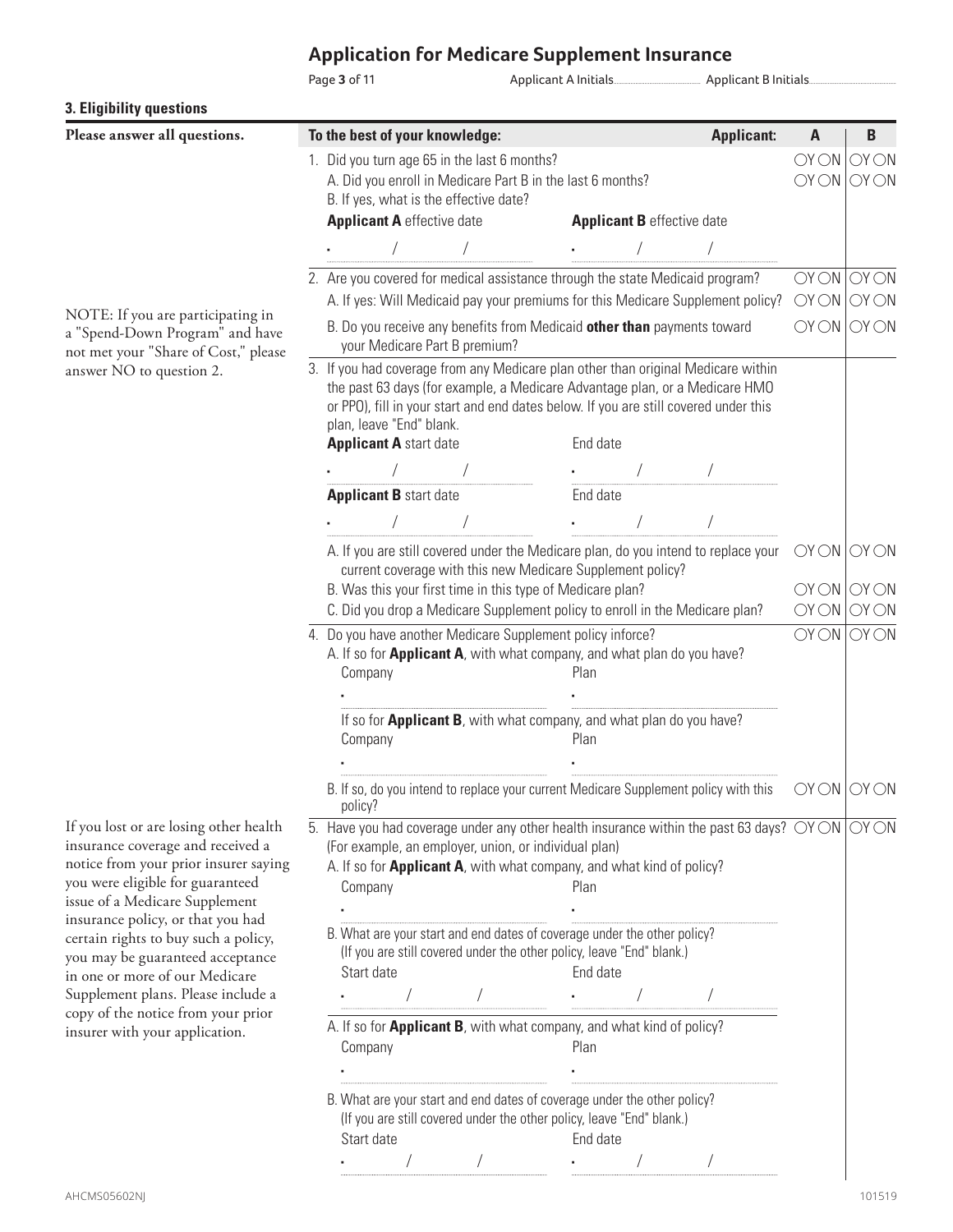Page **4** of 11 Applicant A Initials........................................................ Applicant B Initials........................................................

#### **4. Health questions**

If this is an Open Enrollment or Guaranteed Issue application, do not answer questions in this section.

If the health questions are answered for an Open Enrollment or Guaranteed Issue application, the application cannot be processed and will be returned.

| <b>Applicant:</b><br>1. Are you dependent on a wheelchair or any motorized mobility device?                                                                                                                     | A<br>OYON    | В<br>OYON                                                                  |
|-----------------------------------------------------------------------------------------------------------------------------------------------------------------------------------------------------------------|--------------|----------------------------------------------------------------------------|
| 2. Have you used any tobacco products in the past 12 months                                                                                                                                                     | OYON         | $\overline{O}$ $\overline{O}$ $\overline{O}$ $\overline{O}$ $\overline{O}$ |
| 3. Do any of the following apply to you?<br>Currently hospitalized, confined to a bed, in a nursing facility or assisted living<br>facility, receiving home health care or physical therapy                     |              | OY ON ON ON                                                                |
| 4. At any time, have you been medically diagnosed, treated, or had surgery for any<br>of the following?                                                                                                         |              |                                                                            |
| A. congestive heart failure, unoperated aneurysm, defibrillator<br>B. leukemia, lymphoma, multiple myeloma, cirrhosis                                                                                           |              | $OY$ $ON$ $OY$ $ON$<br>$OY ON$ $OY ON$                                     |
| C. Parkinson's Disease, Lou Gehrig's Disease, Alzheimer's Disease, dementia,<br>multiple sclerosis, muscular dystrophy, cerebral palsy                                                                          | OYON         | <b>OY ON</b>                                                               |
| D. chronic kidney disease, kidney failure, kidney disease requiring dialysis,<br>renal insufficiency, Addison's Disease                                                                                         | OYON         | OYON                                                                       |
| E. any condition requiring a bone marrow transplant or stem cell transplant, any<br>condition requiring an organ transplant                                                                                     | OYON         | OYON                                                                       |
| F. Acquired Immune Deficiency Syndrome (AIDS), AIDS Related Complex (ARC),<br>tested positive for the Human Immunodeficiency Virus (HIV)                                                                        | OYON         | OYON                                                                       |
| 5. Do you have diabetes?                                                                                                                                                                                        |              |                                                                            |
| A. that requires use of insulin<br>B. with complications including retinopathy, neuropathy,                                                                                                                     | OYON<br>OYON | OYON<br>OYON                                                               |
| peripheral vascular or arterial disease or heart artery blockage                                                                                                                                                |              |                                                                            |
| C. with history of heart attack or stroke (at any time)                                                                                                                                                         |              | $OY ON$ $OY ON$                                                            |
| D. treated with medication that has been changed or adjusted in the past 12<br>months because of uncontrolled blood sugar                                                                                       | OYON         | OYON                                                                       |
| 6. Within the past 36 months, have you been medically diagnosed, treated, or had<br>surgery for any of the following?                                                                                           |              |                                                                            |
| A. alcoholism, drug abuse                                                                                                                                                                                       | OYON         | OYON                                                                       |
| B. cardiomyopathy, atrial fibrillation, anemia requiring repeated blood transfusions,<br>any other blood disorder                                                                                               | OYON         | OYON                                                                       |
| C. internal cancer, melanoma, Hodgkin's Disease                                                                                                                                                                 |              | $OY$ $ON$ $OY$ $ON$                                                        |
| D. hepatitis, disorder of the pancreas                                                                                                                                                                          | OYON         | OYON                                                                       |
| 7. Within the past 24 months, have you been medically diagnosed, treated, or had<br>surgery for any of the following?                                                                                           |              |                                                                            |
| A. enlarged heart, transient ischemic attack (TIA), stroke, peripheral vascular or<br>arterial disease, neuropathy, amputation caused by disease                                                                | OYON         | $\overline{\text{OY}}$ $\overline{\text{O}}$ $\overline{\text{N}}$         |
| B. myasthenia gravis, systemic lupus or connective tissue disorder                                                                                                                                              | OYON         | OYON                                                                       |
| C. osteoporosis with fractures, Paget's Disease, arthritis that restricts mobility or<br>the activities of daily living                                                                                         | OYON         | OYON                                                                       |
| D. any lung or respiratory disorder requiring the use of a nebulizer or oxygen,<br>or 3 or more medications for lung or respiratory disorder                                                                    | OYON         | OYON                                                                       |
| E. any lung or respiratory disorder and currently use tobacco products                                                                                                                                          |              | $OY ON$ $OY ON$                                                            |
| 8. Within the past 12 months, have you been advised by a medical professional to<br>have treatment, further evaluation, diagnostic testing, surgery that has not been<br>performed or any pending test results? | OYON         | OYON                                                                       |
| 9. Within the past 12 months, have you been medically diagnosed or, treated, or<br>had surgery for a heart attack, artery blockage, or heart valve disorder?                                                    | OYON         | OYON                                                                       |
| 10. Within the past 12 months, have you been medically diagnosed with wet macular $\sqrt{O(N)}$<br>degeneration and have taken or are currently receiving injections?                                           |              | OYON                                                                       |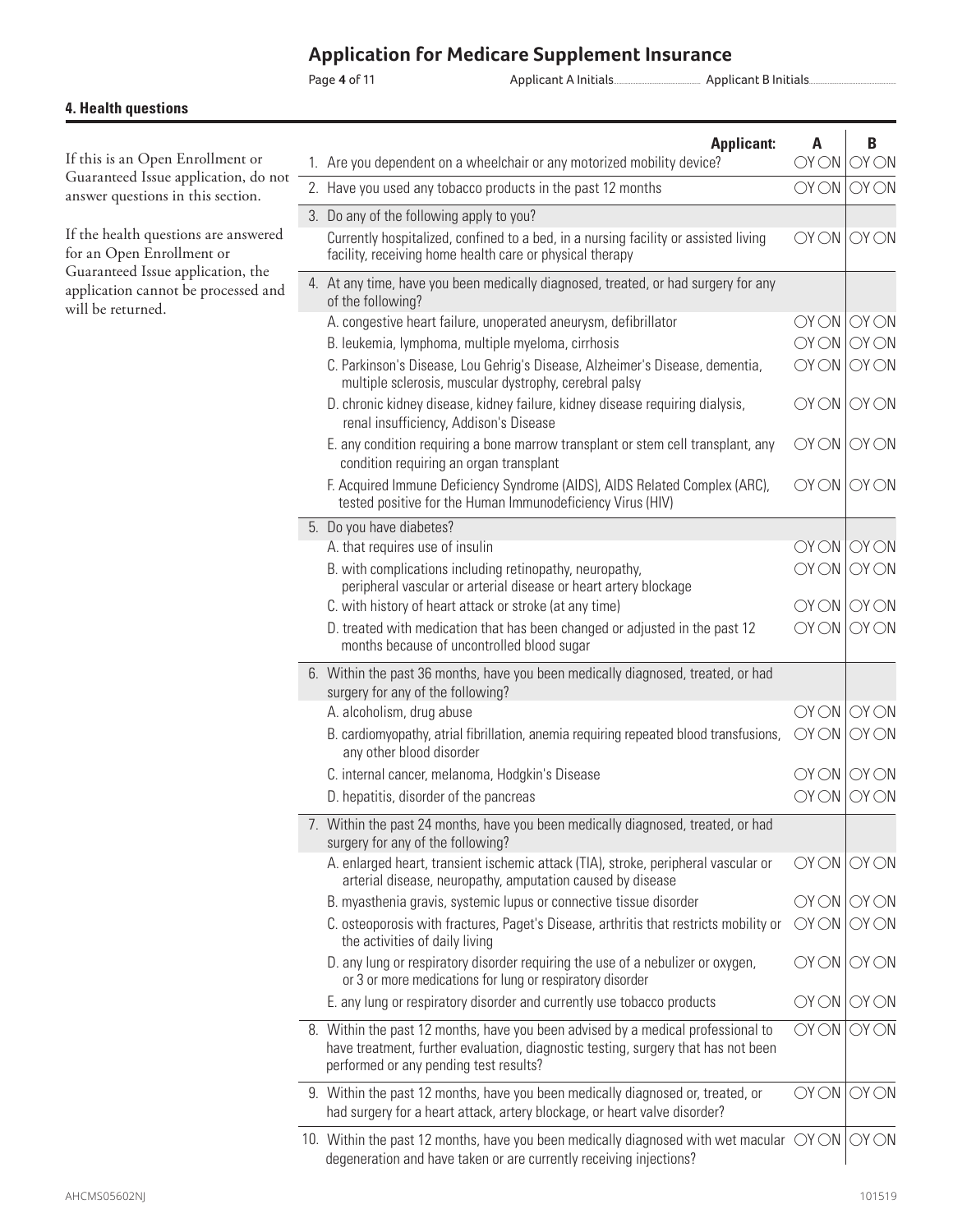Page **5** of 11 Applicant A Initials........................................................ Applicant B Initials........................................................

|                                                                                                               |  |                                                                                                    | <b>Applicant:</b>                                                                                  | A                          | B           |
|---------------------------------------------------------------------------------------------------------------|--|----------------------------------------------------------------------------------------------------|----------------------------------------------------------------------------------------------------|----------------------------|-------------|
|                                                                                                               |  | 11. Within the past 12 months, do any of the following apply to you?                               |                                                                                                    |                            |             |
|                                                                                                               |  | A. had a pacemaker implanted                                                                       |                                                                                                    | OY ON ON ON                |             |
|                                                                                                               |  | B. had a PSA blood test greater than 4.5, under age 70, with no history of                         |                                                                                                    |                            | OY ON ON ON |
|                                                                                                               |  | prostate cancer<br>prostate cancer<br>D. had a seizure                                             | C. had a PSA blood test greater than 6.5, age 70 or older, with no history of                      | OY ON ON ON<br>OY ON ON ON |             |
| Systolic is the upper number and                                                                              |  |                                                                                                    |                                                                                                    | OY ON ON ON                |             |
| Diastolic is the bottom number of                                                                             |  | 12. Was your last blood pressure reading higher than 175 Systolic or higher than<br>100 Diastolic? |                                                                                                    |                            |             |
| a blood pressure reading.                                                                                     |  | 13. Height Feet and inches                                                                         | Weight Pounds                                                                                      |                            |             |
|                                                                                                               |  | Applicant A __________                                                                             | Applicant A ___________                                                                            |                            |             |
|                                                                                                               |  | Applicant B                                                                                        | Applicant B                                                                                        |                            |             |
| 5. Applicant A health history                                                                                 |  |                                                                                                    |                                                                                                    |                            |             |
| If this is an Open Enrollment or<br>Guaranteed Issue application, do<br>not answer questions in this section. |  | brain, mental or nervous disorder, provide reason and diagnosis:                                   | 1. Within the past 24 months if you have been medically diagnosed, treated, or had surgery for any |                            |             |
|                                                                                                               |  | emergency room, provide reason and diagnosis:                                                      | 2. Within the past five years if you have been hospitalized, treated at an outpatient facility, or |                            |             |
|                                                                                                               |  | 3. Prescribed medications                                                                          | <b>Reason for medications (diagnosis)</b>                                                          |                            |             |
| Use an additional sheet of paper if<br>needed for explanation.                                                |  |                                                                                                    |                                                                                                    |                            |             |
| <b>Applicant B health history</b>                                                                             |  |                                                                                                    |                                                                                                    |                            |             |
| If this is an Open Enrollment or<br>Guaranteed Issue application, do<br>not answer questions in this section. |  | brain, mental or nervous disorder, provide reason and diagnosis:                                   | 1. Within the past 24 months if you have been medically diagnosed, treated, or had surgery for any |                            |             |
|                                                                                                               |  | emergency room, provide reason and diagnosis:                                                      | 2. Within the past five years if you have been hospitalized, treated at an outpatient facility, or |                            |             |
|                                                                                                               |  | 3. Prescribed medications                                                                          | <b>Reason for medications (diagnosis)</b>                                                          |                            |             |
|                                                                                                               |  |                                                                                                    |                                                                                                    |                            |             |
|                                                                                                               |  |                                                                                                    |                                                                                                    |                            |             |
| Use an additional sheet of paper if<br>needed for explanation.                                                |  |                                                                                                    |                                                                                                    |                            |             |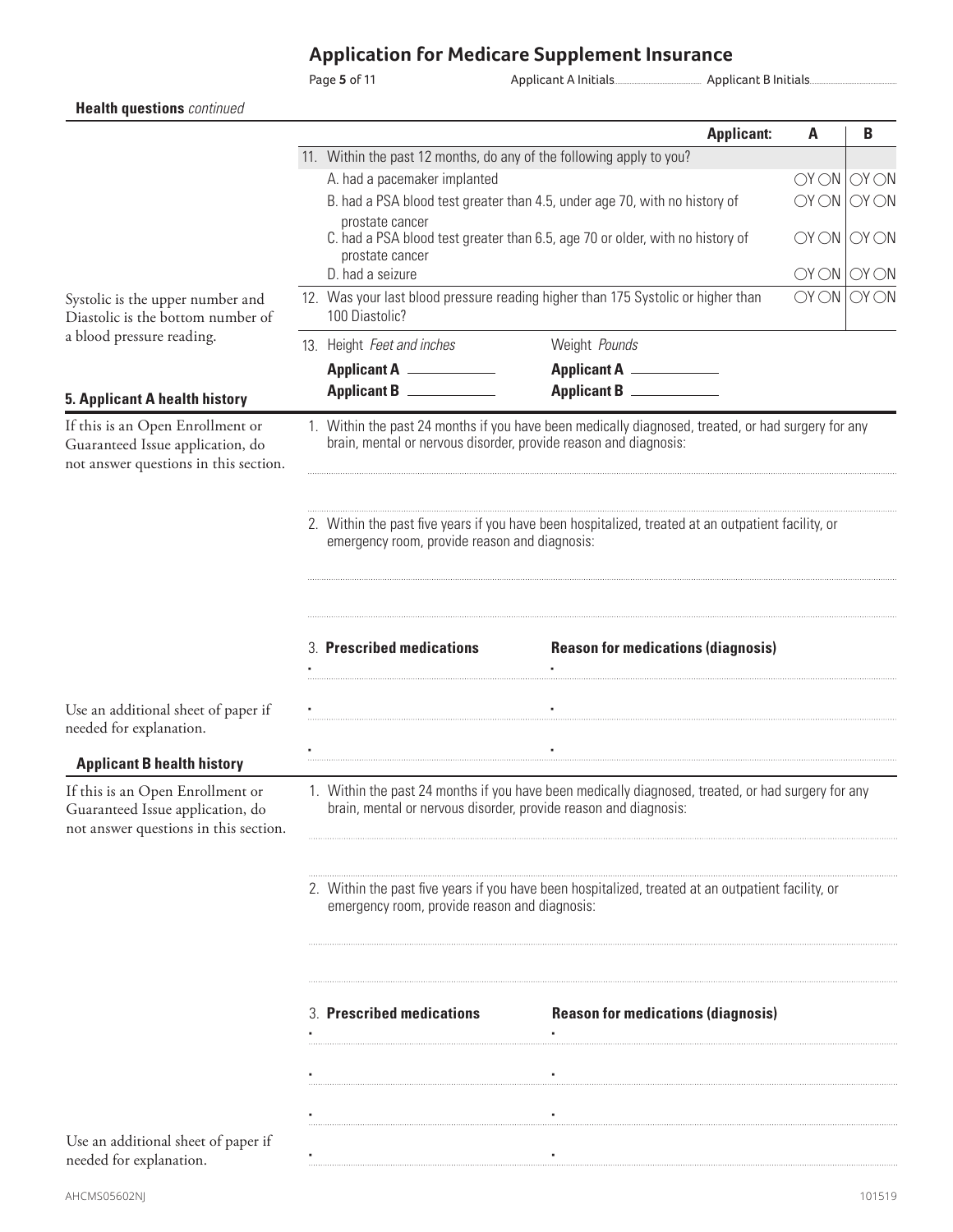|                                                                      | <b>Application for Medicare Supplement Insurance</b> |  |           |  |
|----------------------------------------------------------------------|------------------------------------------------------|--|-----------|--|
|                                                                      | Page 6 of 11                                         |  |           |  |
| <b>6. Applicant A physician information</b>                          |                                                      |  |           |  |
| If this is an Open Enrollment or<br>Guaranteed Issue application, do | <b>Your primary physician</b>                        |  | Phone     |  |
| not answer questions in this section.                                | Physician's office name                              |  |           |  |
|                                                                      | City                                                 |  | State     |  |
|                                                                      | Specialist seen in the past 24 months                |  | Specialty |  |
|                                                                      | Reason for seeing (diagnosis)                        |  |           |  |
|                                                                      | Specialist seen in the past 24 months                |  | Specialty |  |
|                                                                      | Reason for seeing (diagnosis)                        |  |           |  |
|                                                                      | Specialist seen in the past 24 months                |  | Specialty |  |
|                                                                      | Reason for seeing (diagnosis)                        |  |           |  |

Have you seen any additional physicians other than those listed above in the past 24 months?  $\bigcirc Y$   $\bigcirc N$ 

#### **Applicant B physician information**

If this is an Open Enrollment or Guaranteed Issue application, do not answer questions in this section.

| <b>Your primary physician</b>                                                                   | Phone     |   |
|-------------------------------------------------------------------------------------------------|-----------|---|
|                                                                                                 |           |   |
| Physician's office name                                                                         |           |   |
|                                                                                                 |           |   |
| City                                                                                            | State     |   |
|                                                                                                 |           |   |
| Specialist seen in the past 24 months                                                           | Specialty |   |
|                                                                                                 |           |   |
| Reason for seeing (diagnosis)                                                                   |           |   |
|                                                                                                 |           |   |
| Specialist seen in the past 24 months                                                           | Specialty |   |
|                                                                                                 |           |   |
| Reason for seeing (diagnosis)                                                                   |           |   |
|                                                                                                 |           |   |
| Specialist seen in the past 24 months                                                           | Specialty |   |
|                                                                                                 |           |   |
| Reason for seeing (diagnosis)                                                                   |           |   |
|                                                                                                 |           |   |
| Have you seen any additional physicians other than those listed above in the past<br>24 months? | OΥ        | N |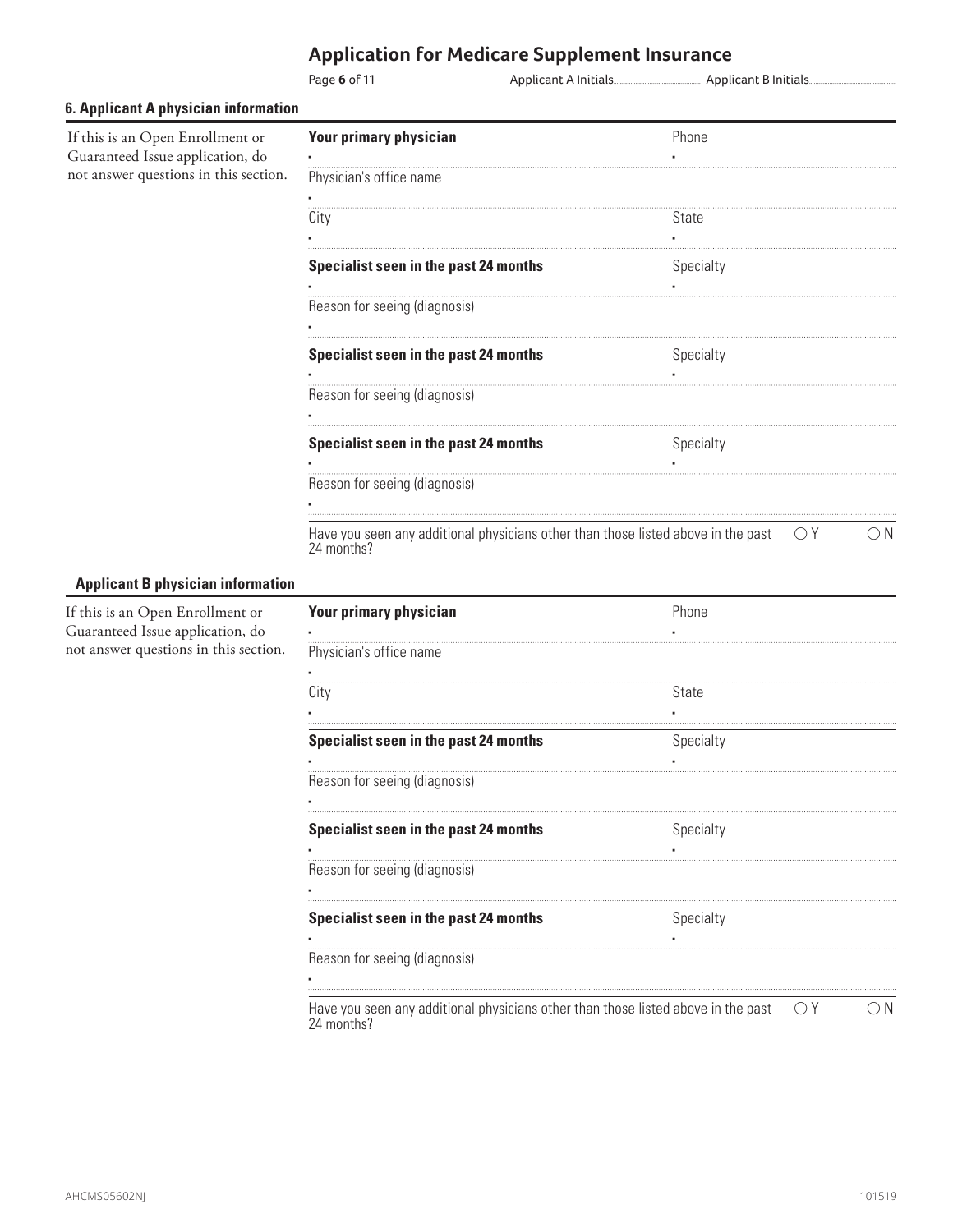#### $\ddot{\phantom{0}}$

Page **7** of 11 Applicant A Initials........................................................ Applicant B Initials........................................................

- 1. You do not need more than one Medicare Supplement policy.
- 2. If you purchase this policy, you may want to evaluate your existing health coverage and decide if you need multiple coverages.
- 3. You may be eligible for benefits under Medicaid and may not need a Medicare Supplement policy.
- 4. If, after purchasing this policy, you become eligible for Medicaid, the benefits and premiums under your Medicare Supplement policy can be suspended, if requested, during your entitlement to benefits under Medicaid for 24 months. You must request this suspension within 90 days of becoming eligible for Medicaid. If you are no longer entitled to Medicaid, your suspended Medicare Supplement policy (or, if that is no longer available, a substantially equivalent policy) will be reinstituted if requested within 90 days of losing Medicaid eligibility. If the Medicare Supplement policy provided coverage for outpatient prescription drugs and you enrolled in Medicare Part D while your policy was suspended, the reinstituted policy will not have outpatient prescription drug coverage, but will otherwise be substantially equivalent to your coverage before the date of the suspension.
- 5. If you are eligible for, and have enrolled in a Medicare Supplement policy by reason of disability and you later become covered by an employer or union-based group health plan, the benefits and premiums under your Medicare Supplement policy can be suspended, if requested, while you are covered under the employer or union-based group health plan. If you suspend your Medicare Supplement policy under these circumstances, and later lose your employer or union-based group health plan, your suspended Medicare Supplement policy (or, if that is no longer available, a substantially equivalent policy) will be reinstituted if requested within 90 days of losing your employer or union-based group health plan. If the Medicare Supplement policy provided coverage for outpatient prescription drugs and you enrolled in Medicare Part D while your policy was suspended, the reinstituted policy will not have outpatient prescription drug coverage, but will otherwise be substantially equivalent to your coverage before the date of suspension.
- 6. Counseling services may be available in your state to provide advice concerning your purchase of Medicare Supplement insurance and concerning medical assistance through the state Medicaid program, including benefits as a Qualified Medicare Beneficiary (QMB) and a Specified Low-Income Medicare Beneficiary (SLMB).

#### **8. Privacy notice**

Although your application is our initial source of information, we may collect information, including health history and medical records, from persons other than you and we may conduct a telephone interview with you. Aetna Health Insurance Company, its affiliates, or its reinsurer(s) may also in certain circumstances release information collected by us to third parties without authorization from you. Upon written request, we will provide you with the information contained in your file. Medical information will be disclosed to you only through the medical professional you designate. Should you wish to request correction, amendment or deletion of any information in your file, which you believe inaccurate, please contact us and we will advise you of the necessary procedures.

#### **9. Producer compensation**

When you purchase insurance from us, we pay compensation to the licensed agent, who represents us for such limited purposes as taking your insurance application, collecting your initial premiums and delivering your policy, and to any intermediaries through which the licensed agent works. This compensation may include commissions when a policy is purchased or renewed, and fees for marketing and administrative services and educational opportunities. The compensation may vary by the type of insurance purchased, or the particular features included with your policy. Additionally, some licensed agents and/or their intermediaries may also receive discounts on their own policy premiums and bonuses, and incentive trips or prizes associated with sales contests based on sales criteria, such as the overall sales volume of an agent or intermediary with our companies, or for the percentage of completed sales. (Generally, this will not be the case for registered variable insurance products or for fixed products sold through banks or broker-dealers.) Intermediaries may also pay compensation directly to the licensed agent. If the licensed insurance agent can sell insurance policies from other insurance carriers, those carriers may pay compensation that differs from ours.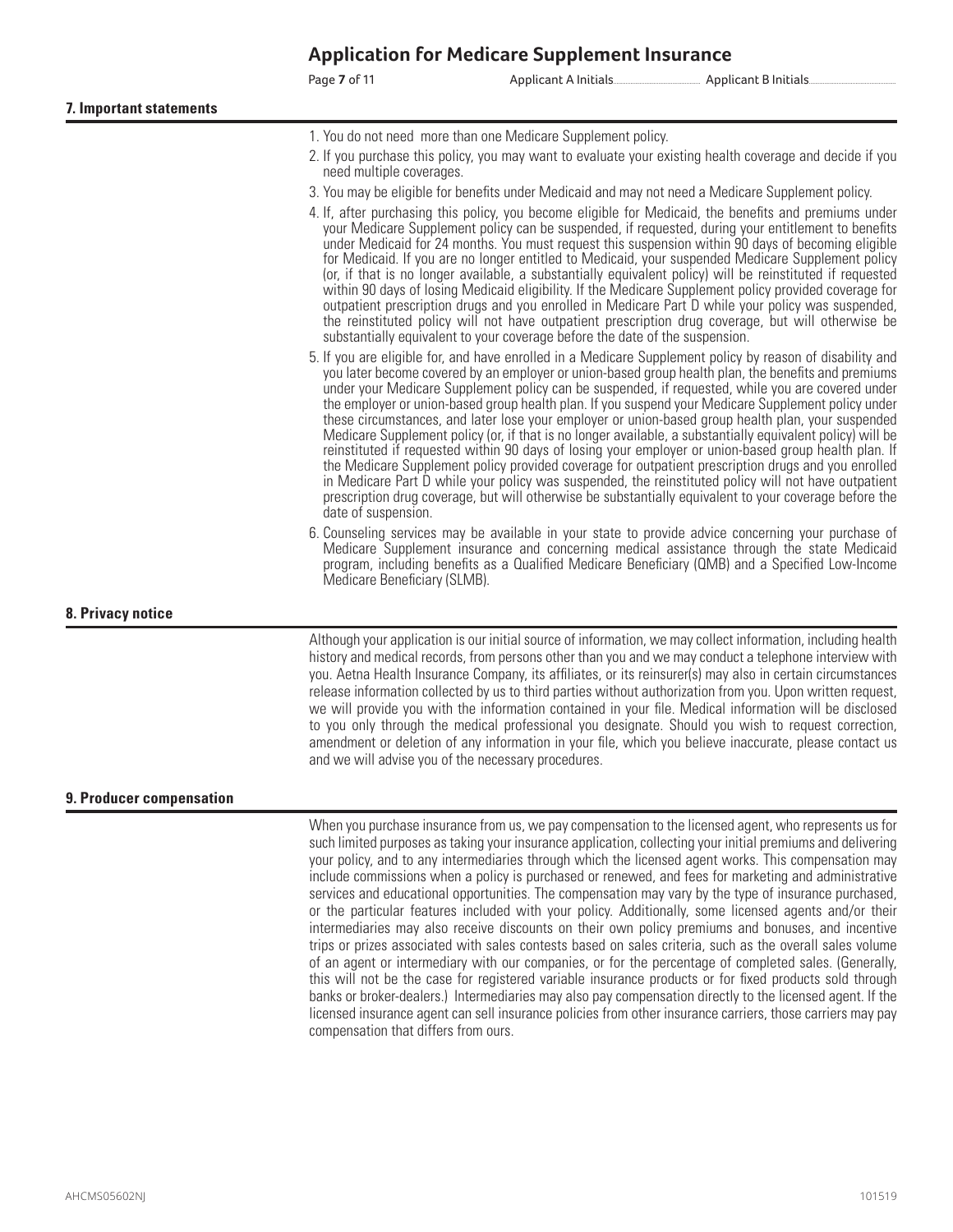Page **8** of 11 Applicant A Initials........................................................ Applicant B Initials........................................................

**10. Applicant(s) agreement** 

I hereby apply to Aetna Health Insurance Company for a policy to be issued in reliance on my written answers to the questions on this application. I have read and understand all statements and answers and certify that to the best of my knowledge and belief, they are true, complete and correctly recorded. I acknowledge that I have received an outline of coverage for the policy applied for and *A Guide to Health Insurance for People with Medicare*.

I understand that I will receive a copy of the signed application and that a copy is as effective as the original. I acknowledge and agree that if there is more than one applicant on this application, all information provided may be reviewed or shared with the other applicant. I understand that upon acceptance of the completed application, each applicant will receive a separate policy with a copy of this application attached.

I agree (1) this application and any policy issued will constitute the entire contract of insurance and the Company will not be bound in any way by any statements, promises or information made or given by or to any agent or other person at any time unless the same is in writing and submitted to the Company at its Home Office and made a part of such contract. Only a Company Officer can make, modify or discharge contracts or waive any of the Company's rights or requirements and then only in writing; and (2) this application shall not be approved until the first premium is paid, there has been no change in my health as stated in the application and a policy has been issued by the Company.

I understand and agree that, if I choose to pay my premium by electronic funds transfer (EFT) from my checking or savings account, I am accepting the terms and conditions of the EFT authorization attached to this application.

**I understand that if any answers on this application are incorrect, incomplete or untrue, Aetna Health Insurance Company has the right to adjust my premium, reduce my benefits or rescind the policy.** 

Any person who includes any false or misleading information on an application for an insurance policy, is subject to criminal and civil penalties.

| <b>Applicant A</b> signature | Date signed |
|------------------------------|-------------|
| Χ                            |             |
| <b>Applicant B</b> signature | Date signed |
| Χ                            |             |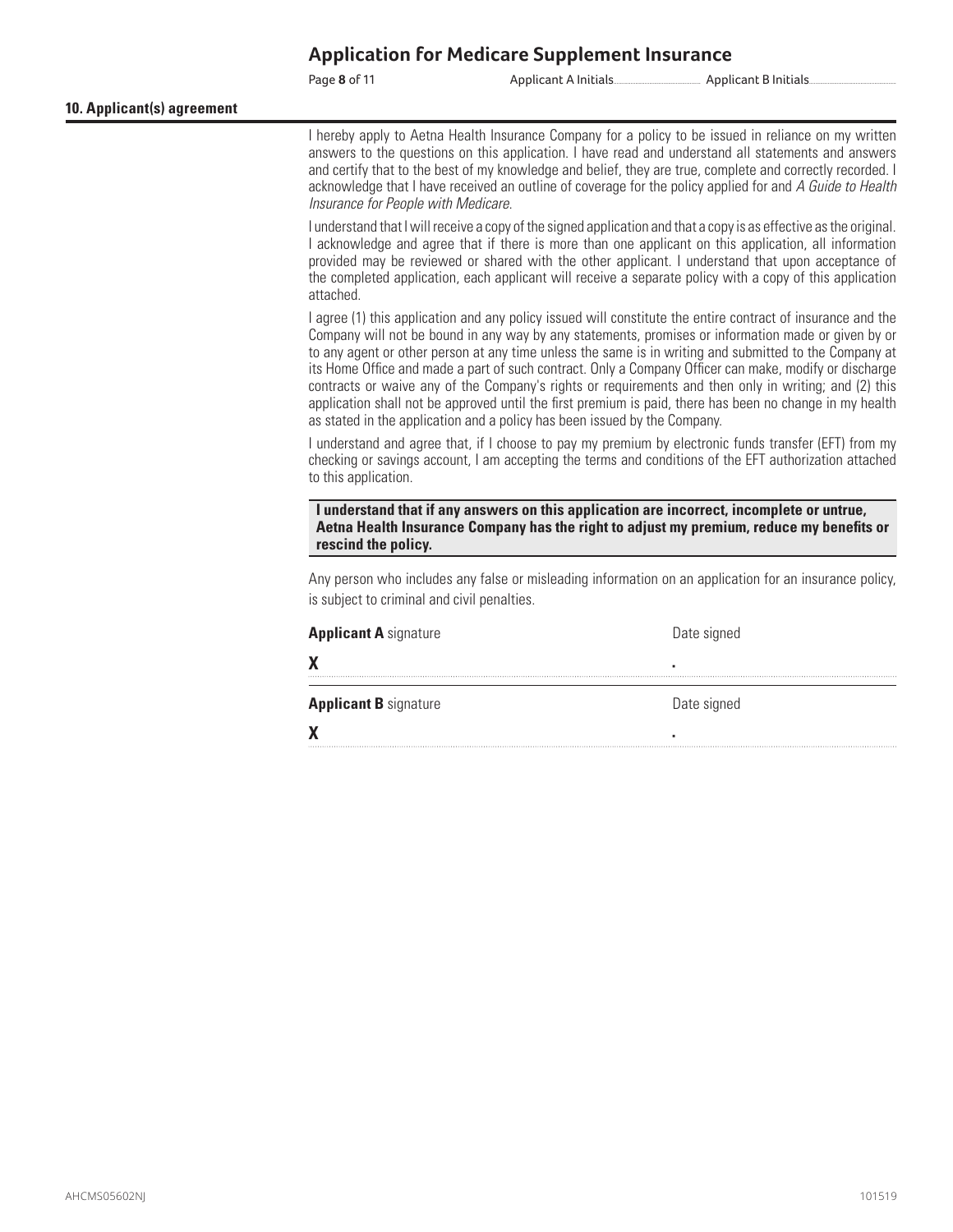Name

▪

▪

▪

▪

▪

Name ▪

Page **9** of 11 Applicant A Initials........................................................ Applicant B Initials........................................................

#### **11. Applicant A account information**

| Complete this section if you are     |
|--------------------------------------|
| requesting electronic funds transfer |
| (EFT) for premium payment.           |

Include a voided check with the application.

Draft date cannot be on the 29th, 30th or 31st of the month. Requesting to have a draft date more than 15 days greater than the policy's paid to date will draft a month in advance.

| Account owner name, if different than proposed insured's |  |
|----------------------------------------------------------|--|

| Account owner<br>relationship to<br>proposed insured: | $\bigcirc$ Business owned<br>by proposed insured<br>$\bigcirc$ Family member; specify $\cdot$ | $\bigcirc$ Living trust<br>$\bigcirc$ Power of Attorney | $\bigcirc$ Employer<br>$\bigcirc$ Conservator/guardian |
|-------------------------------------------------------|-----------------------------------------------------------------------------------------------|---------------------------------------------------------|--------------------------------------------------------|
| Financial institution name                            |                                                                                               |                                                         |                                                        |

|  | $\bigcirc$ Checkina |  |
|--|---------------------|--|

Routing number

| Account number |  |  |
|----------------|--|--|

Draft date if different from effective date

○ Savings

#### **Applicant B account information**

Complete this section if you are requesting electronic funds transfer (EFT) for premium payment.

Include a voided check with the application.

Draft date cannot be on the 29th, 30th or 31st of the month. Requesting to have a draft date more than 15 days greater than the policy's paid to date will draft a month in advance.

### Account owner name, if different than proposed insured's

| Account owner<br>relationship to<br>proposed insured: | $\bigcirc$ Business owned         | $\bigcirc$ Living trust | $\bigcirc$ Employer             |
|-------------------------------------------------------|-----------------------------------|-------------------------|---------------------------------|
|                                                       | by proposed insured               | ○ Power of Attorney     | $\bigcirc$ Conservator/guardian |
|                                                       | $\bigcirc$ Family member; specify |                         |                                 |
| Financial institution name                            |                                   |                         |                                 |
|                                                       |                                   |                         |                                 |
| $\bigcirc$ Checking                                   | Savings                           |                         |                                 |
| Routing number                                        |                                   |                         |                                 |
|                                                       |                                   |                         |                                 |
| Account number                                        |                                   |                         |                                 |
|                                                       |                                   |                         |                                 |

Draft date if different from effective date

For checks with an This is an example of a personal **ACH RT (Automated**  John Henry Doe<br>PH. 000-000-0000 check. A business check may be **Clearing House**  different. 1234 Any Street **Routing) number**, Date Mycity, TN 00000 please use this number. Pay to the \$ For all other checks, Order of The **account number**  use the nineis up to 17 characters character bank Dollars long and appears next **routing number**, to the **II** ■ symbol at which appears  $\bigstar$  Local Bank ACH RT 012345678 the bottom of the between the **I** check and usually to For symbols, usually the right of the bank  $1:3876543214$ 001234 at the bottom left 1234567" routing number. corner of the check.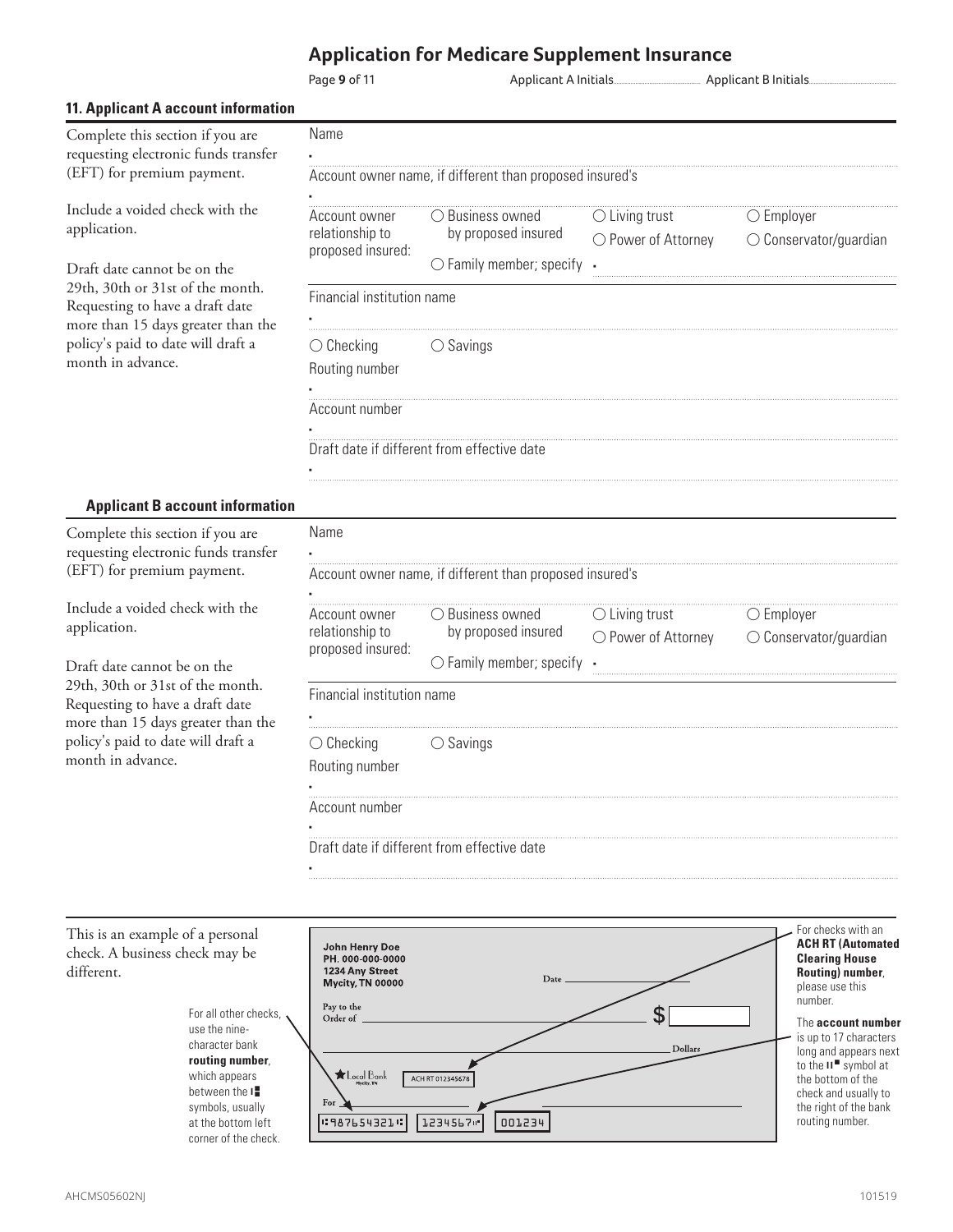Page **10** of 11 Applicant A Initials........................................................ Applicant B Initials........................................................ **12. Electronic funds transfer (EFT) authorization** I understand and accept these terms and conditions: • We are authorized to withdraw funds periodically from your account to pay insurance premiums for the insured. • If your financial institution does not honor an EFT request, we will NOT consider your premium paid. • If your financial institution does not honor an EFT request, we may make a second attempt within five business days. • We have the right to end EFT payments at any time and bill you directly either quarterly or less frequently for premiums due. • Information as to each EFT charge will be provided by entry on your account statement or by any other means provided by your financial institution. You will not receive premium notices from us. • If you want to cancel or change this authorization, you must contact us at least three business days before a scheduled withdrawal. • Any refund of unearned premium will be made to the policy owner or the policy owner's estate. Signature of account owner for **Applicant A Community Constant A Date** Signature only required if the account owner is different than the  $\boldsymbol{\mathsf{X}}$   $\boldsymbol{\mathsf{X}}$   $\boldsymbol{\mathsf{X}}$   $\boldsymbol{\mathsf{X}}$   $\boldsymbol{\mathsf{X}}$   $\boldsymbol{\mathsf{X}}$   $\boldsymbol{\mathsf{X}}$   $\boldsymbol{\mathsf{X}}$   $\boldsymbol{\mathsf{X}}$   $\boldsymbol{\mathsf{X}}$   $\boldsymbol{\mathsf{X}}$   $\boldsymbol{\mathsf{X}}$   $\boldsymbol{\mathsf{X}}$   $\boldsymbol{\mathsf{X}}$   $\boldsymbol{\mathsf{X}}$   $\boldsymbol{\mathsf{X}}$   $\boldsymbol{\mathsf{X}}$   $\boldsymbol{\mathsf{X}}$   $\boldsymbol{\$ proposed insured. Signature of account owner for **Applicant B B CONFIGURER D D D** ate  $\boldsymbol{\mathsf{X}}$   $\boldsymbol{\mathsf{X}}$   $\boldsymbol{\mathsf{X}}$   $\boldsymbol{\mathsf{X}}$   $\boldsymbol{\mathsf{X}}$   $\boldsymbol{\mathsf{X}}$   $\boldsymbol{\mathsf{X}}$   $\boldsymbol{\mathsf{X}}$   $\boldsymbol{\mathsf{X}}$   $\boldsymbol{\mathsf{X}}$   $\boldsymbol{\mathsf{X}}$   $\boldsymbol{\mathsf{X}}$   $\boldsymbol{\mathsf{X}}$   $\boldsymbol{\mathsf{X}}$   $\boldsymbol{\mathsf{X}}$   $\boldsymbol{\mathsf{X}}$   $\boldsymbol{\mathsf{X}}$   $\boldsymbol{\mathsf{X}}$   $\boldsymbol{\$ **13. Agent** All information **must** be completed. Please list any other medical or health insurance policies sold to **Applicant A**. 1) List policies sold which are still in force ▪ ▪ 2) List policies sold in the past 5 years which are no longer in force ▪ ▪ Please list any other medical or health insurance policies sold to **Applicant B**. 1) List policies sold which are still in force ▪ ▪ 2) List policies sold in the past 5 years which are no longer in force ▪ ▪I certify that: 1. I have accurately recorded the information supplied by the applicant(s). 2. The application was provided to the applicant(s) to review and the applicant(s) has been advised that any false statement or misrepresentation in the application may result in an adjustment of premium, reduction of benefits or rescission of the policy(ies). 3. I have provided an outline of coverage for the policy(ies) applied for and *A Guide to Health Insurance for People with Medicare* to applicant(s) prior to completing the application. Agent name *Printed Printed Merician Company Writing number (agent or company)* ▪ ▪ The writing number reflects where Agent signature State license ID number (for FL only) commissions will be paid. X  $\mathsf{X}$  **x** 

> Phone **E-mail** ▪ ▪

Phone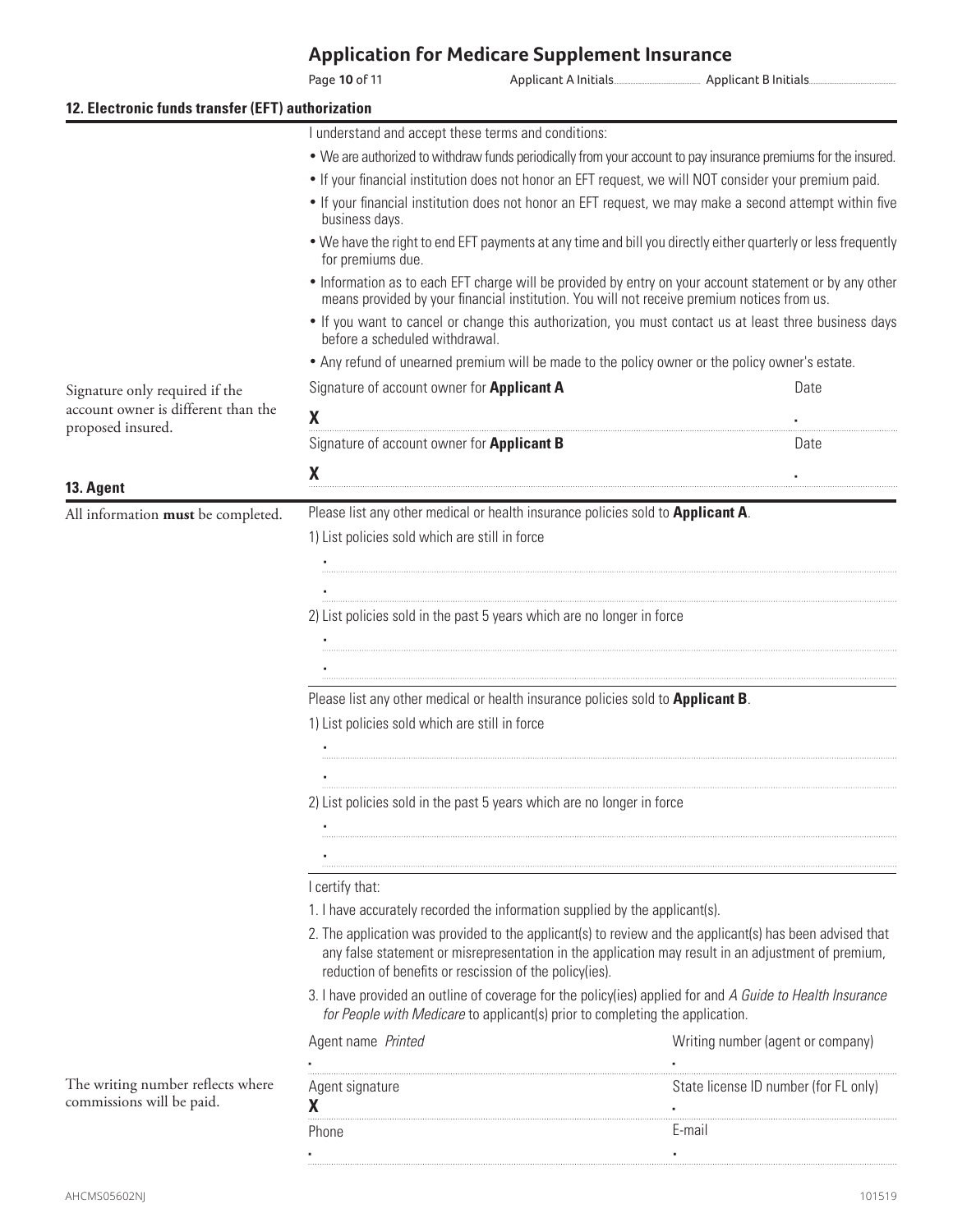Page **11** of 11 Applicant A Initials........................................................ Applicant B Initials........................................................

#### **14. Agent request to split commissions**

| This section must be completed<br>with this application in order to split          | If this application results in an issued policy through Aetna Health Insurance Company (AHIC), the<br>agents listed below have agreed to split the commissions earned on the policy.                                    |                |            |      |  |
|------------------------------------------------------------------------------------|-------------------------------------------------------------------------------------------------------------------------------------------------------------------------------------------------------------------------|----------------|------------|------|--|
| commissions.                                                                       | - Both agents must be properly licensed and appointed with AHC in the policy's state of issue.                                                                                                                          |                |            |      |  |
|                                                                                    | · Split commissions are calculated as a percentage of commissionable premium and will apply while the<br>policy remains inforce.                                                                                        |                |            |      |  |
|                                                                                    | The percentage of the premium split can be for any amount but must be stated in whole numbers and<br>total 100%. (For example, the percentage for the premium split can be from 1% to 99% but cannot be<br>0% or 100%.) |                |            |      |  |
|                                                                                    | - Calculation of each agent's commissions are based on their respective AHC commission schedule.                                                                                                                        |                |            |      |  |
|                                                                                    | <b>Agent Information Print</b>                                                                                                                                                                                          |                |            |      |  |
|                                                                                    | <b>Writing Agent</b>                                                                                                                                                                                                    |                | Percentage | $\%$ |  |
|                                                                                    | Secondary Agent                                                                                                                                                                                                         | Writing number | Percentage | $\%$ |  |
|                                                                                    | Writing Agent Signature                                                                                                                                                                                                 |                |            |      |  |
| By signing this form, the writing agent<br>agrees to split his/her commission with | X                                                                                                                                                                                                                       |                |            |      |  |

agrees to split his/her commission with the secondary agent as indicated above.